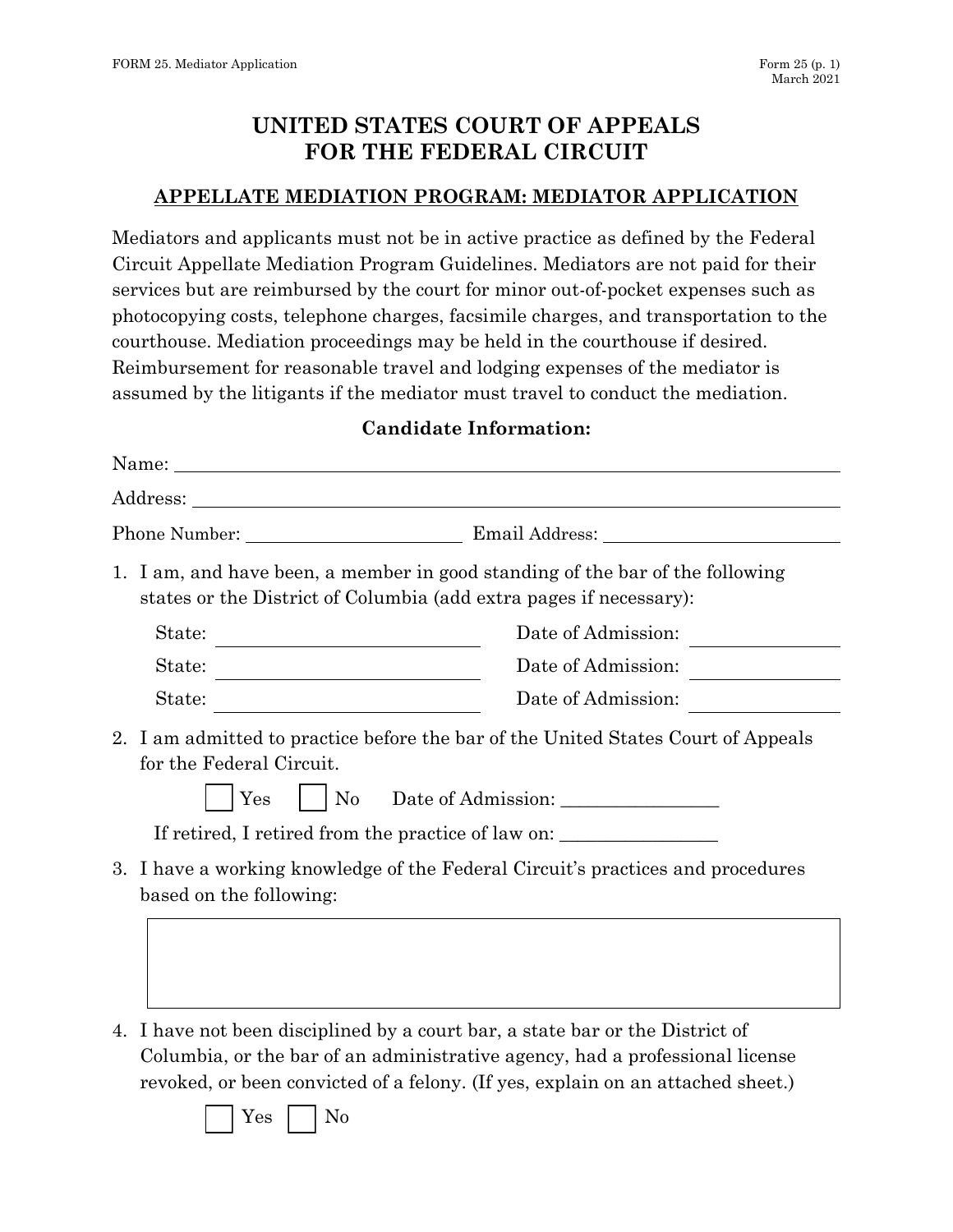5. I am experienced with the mediation process, having at a minimum (1) represented clients in at least 2 mediations or served as a mediator in at least 2 mediations; and (2) obtained at least 24 hours of CLE-accredited or courtapproved mediation training. Please indicate any other experience that you believe is relevant: (If no, explain why you are otherwise qualified.)

| No<br>Yes                                                                         |  |  |
|-----------------------------------------------------------------------------------|--|--|
|                                                                                   |  |  |
|                                                                                   |  |  |
|                                                                                   |  |  |
| 6. I am willing to attend mediation training on my own before being assigned as a |  |  |
| mediator.                                                                         |  |  |
| $Yes$     No                                                                      |  |  |
| I am willing to attend court-sponsored mediation, if available.                   |  |  |
| $\overline{\phantom{a}}$ No<br>Yes                                                |  |  |
| 7. Please outline any previous judicial experience.                               |  |  |

- 8. List additional relevant experience including: (1) professional organizations and any leadership positions held; (2) relevant additional degrees or licenses; and (3) speaking or teaching about mediation (attach additional pages if necessary):
- 9. I confirm that I am not in active practice as defined by the Appellate Mediation Program Guidelines at the present time.
	- $Yes \mid \mid No$

The following explains why I believe I am not in active practice.